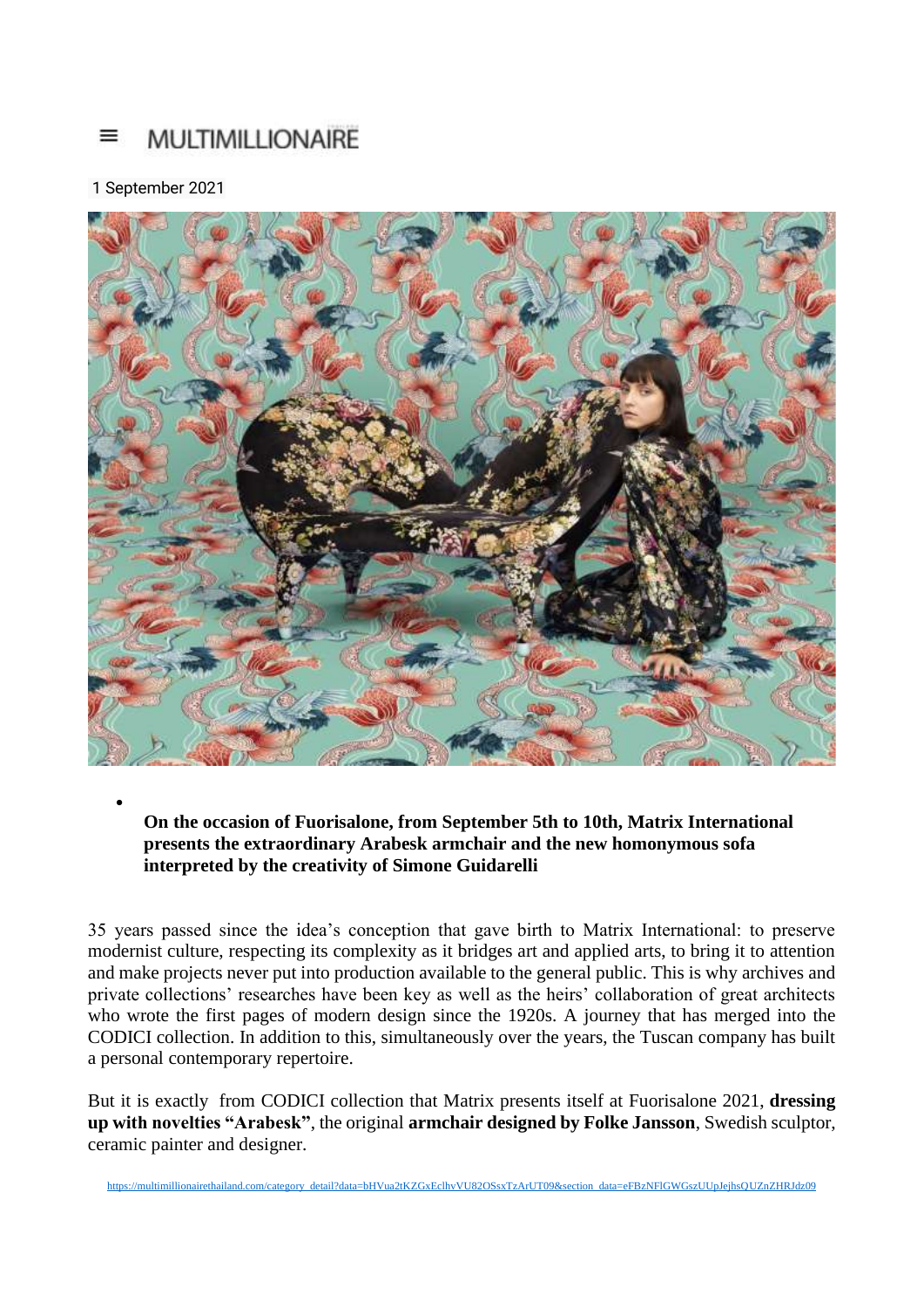It was 1955 when the armchair was presented at the Gothenburg Exhibition Show, breaking down the wall of the linearity of the design conceived up to that moment, with sculptural, soft and enveloping lines. Since then, a project of constant success and which today finds a new allure by **being covered by the creativity of Simone Guidarelli**, an artist with a fervent imagination who creates his own dimension of reality with his exclusive audacity, daring and breaking down the schemes with irony and style. The creative suggests the customization using the elegant Tree of life print, a floral decoration by Simone Guidarelli Walldesign, a pattern that comes from researches on ancient Chinese embroideries of the 1920s.



In addition to the classic Arabesk armchair, it's presented also the **new Arabesk Double sofa**, with its original mask shape, also designed by Folke Jansson in 1955 but produced in very few examples, one of which is exhibited at the National Museum in Stockholm while the few others belong to private collections. Matrix International decided this year to extend the production rights, renewing its environmental significance: the circular economy is in fact achieved in design, thanks to the collaboration with **r3direct**, a Tuscan company that created the shell using post-consumer recycled plastic obtained from **plasmix**, a material transformed by **Revet**. Plasmix is a mix of recycled plastics which, thanks to cutting-edge 3D printing technologies, gives life to durable, valuable, customizable and absolutely green creations. The sofa as well as the armchair, is covered by the Tree of life by Simone Guidarelli Walldesign; the result is a piece of furniture in which elegance and style blend with durability and sustainable value.



[https://multimillionairethailand.com/category\\_detail?data=bHVua2tKZGxEclhvVU82OSsxTzArUT09&section\\_data=eFBzNFlGWGszUUpJejhsQUZnZHRJdz09](https://multimillionairethailand.com/category_detail?data=bHVua2tKZGxEclhvVU82OSsxTzArUT09§ion_data=eFBzNFlGWGszUUpJejhsQUZnZHRJdz09)